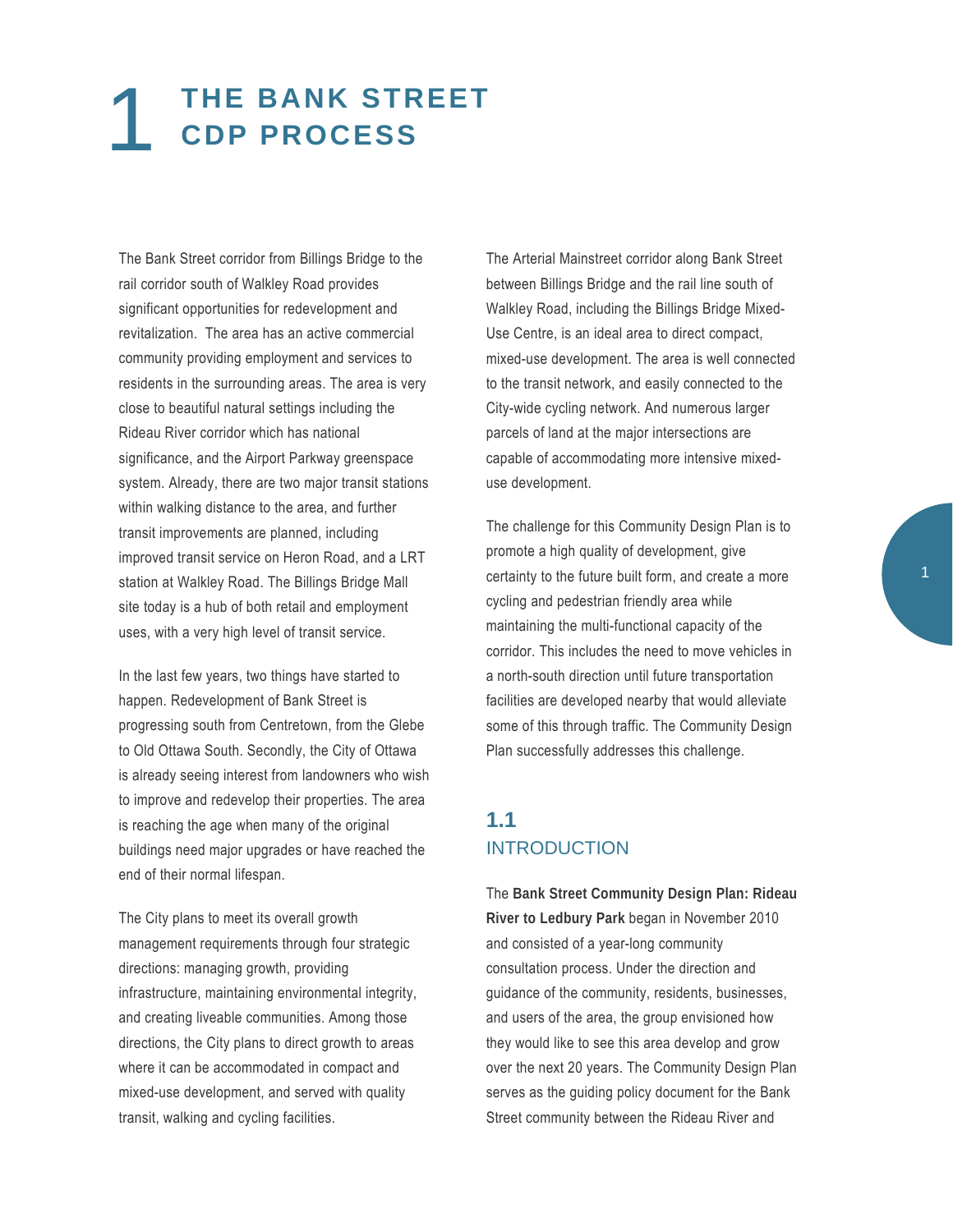Ledbury Park, and outlines the framework for how future development will be achieved.

 strategic land use direction for the future. It significant change and to implement policies of the The City of Ottawa Official Plan (2003) sets out a identifies where land uses will change over time and how population and economic growth will be accommodated in specific growth areas. Community design plans are undertaken for areas that will see Official Plan at the community level using a comprehensive and coherent approach.

 community design plan for a portion of Bank Street The Bank Street Community Design Plan (CDP) is a designated as Arterial Mainstreet and Mixed-Use Centre in the Official Plan. The CDP is a policy document that guides a wide range of implementation tools such as the Comprehensive Zoning By-law and the City's capital projects. The CDP was developed through a collaborative process that involved community members, study area businesses, advisory committees, City departments, and other related stakeholders. This is described further in Section 1.3.

 guide its character and future development over the is likely this area will continue to evolve as local The goal of this CDP is to develop a coordinated growth strategy for this section of Bank Street to next 20 years. Guidelines, recommendations, and initiatives are provided in the plan based on a thorough public consultation process, needs assessments and technical analysis work. Although the CDP timeframe is a 20-year planning period, it market conditions mature and that some of the recommended projects and initiatives will occur beyond the planning horizon.

## **1.2**  STUDY AREA

 large parcels of land that are not within the study Bank Street between Riverside Drive to the Canadian National (CN) rail line, located south of Walkley Road near Ledbury Park, was identified as a candidate area for a community design plan. The study area boundary and Areas of Influence are identified in Figure 1.1. The Areas of Influence are area but may impact the area if they are redeveloped in the future.



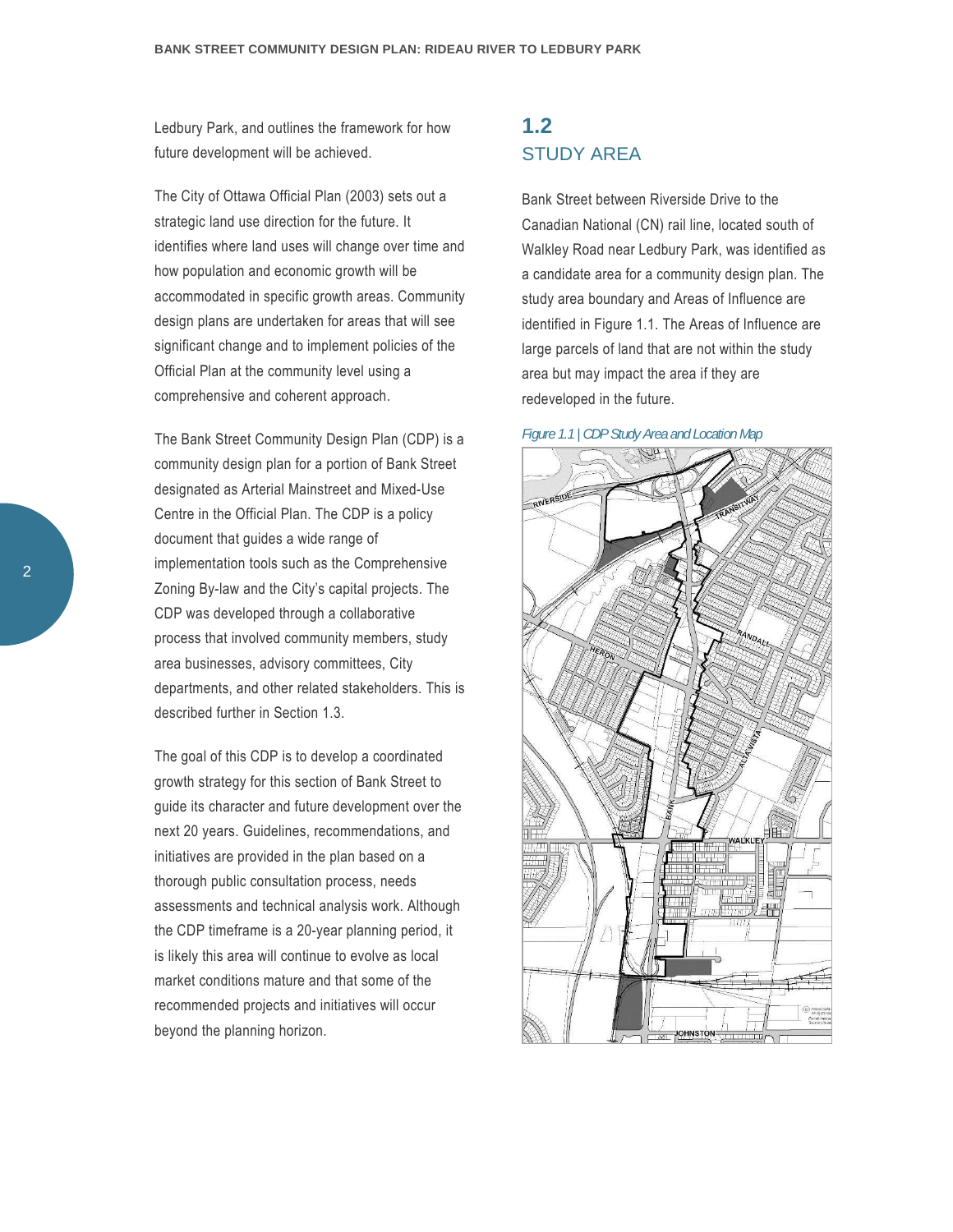The study area traverses three City wards: Capital Ward to on the west side of Bank Street, north of Walkley Road; Alta Vista Ward on the east side of along both sides of Bank Street south of Walkley Bank Street, north of Walkley Road; and River Ward Road.

# **1.3**  CONSULTATION PROCESS

Continuous collaboration and public consultation throughout the project ensured that the CDP reflects short- and long-term interests and values of the stakeholders. During the CDP process the Project Team assessed the needs of the community, identified the strengths, opportunities, constraints and issues in the study area.

The public consultation process included three phases, outlined in Figure 1.2. In each phase there were meetings with each of the three advisory committees, additional meetings with various committee members, and a public open house. The project website was used extensively to communicate information on the public open houses and CDP materials.

- **Phase 1** consisted of forming the advisory committees, launching the project website (www.ottawa.ca/bank), and building the project email list. It also involved identifying and presenting an overview of the existing conditions of the study area and confirming the key issues with stakeholders.
- **Phase 2** defined the vision statement and design framework for the CDP and developed planning and design options. The Project Team then gathered stakeholder feedback on the vision, principles, and design options.

 **Phase 3** gathered and assessed the feedback from Phase 2 used to draft the CDP report. The Plan was prepared for final revision and then brought forward for approval by Planning Committee and City Council.

These activities were instrumental in achieving the different objectives of the three public consultation phases, implemented throughout the development of the CDP.

#### *Figure 1.2 | Public Consultation Process*



All three Councillors' offices were involved in the CDP planning process, from the inception of the project to the approval of the plan.

### 1.3.1 ADVISORY COMMITTEES

 address issues relevant to their area of expertise Three committees advised the CDP process: the Public Advisory Committee, Business Advisory Committee, and Technical Advisory Committee. These committees worked with the Project Team to and also acted as liaisons to their respective groups. They also provided advice that allowed the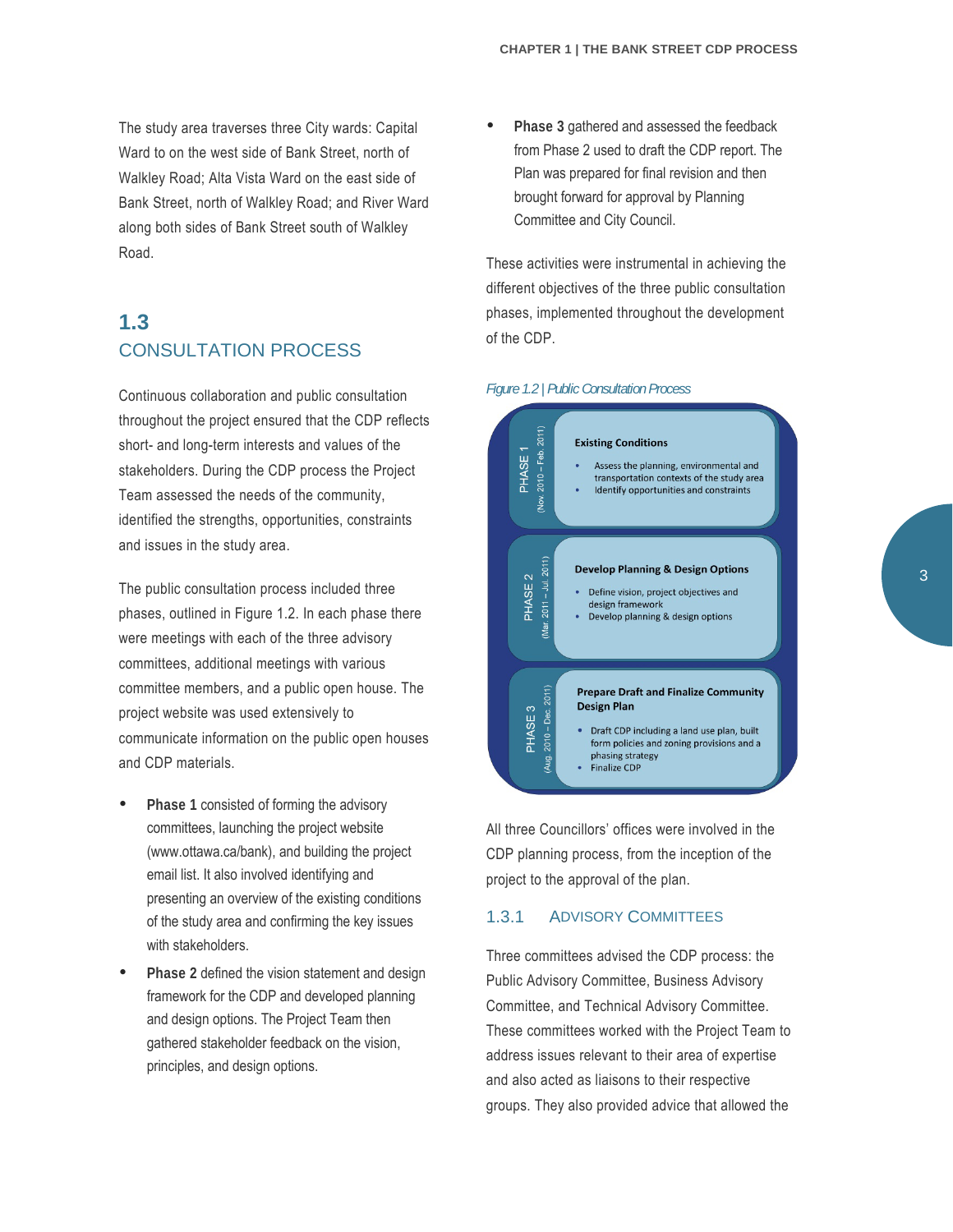Project Team to refine its proposals and communicate them more effectively to the general public.

### *Public Advisory Committee*

The Public Advisory Committee (PAC) was comprised of a group of dedicated individuals who represented the needs and interests of their respective communities. The community associations and City of Ottawa advisory committees represented on the PAC were:

- Accessibility Advisory Committee;
- Alta Vista Community Association;
- Canterbury Community Association;
- Forest and Greenspace Advisory Committee;
- Heron Park Community Association;
- Old Ottawa South Community Association;
- Pedestrian and Transit Advisory Committee;
- Roads and Cycling Advisory Committee;
- Ridgemont Community Association;
- Riverside Park Community Association; and
- **South Keys Landing Tenants Association.**

### *Business Advisory Committee*

 there was representation of all stakeholders' views. project and included an invitation to join the The study area does not have a Business Improvement Area (BIA) association; therefore, other methods were used to engage business representatives within the study area. Outreach to the business community was necessary to ensure A questionnaire was mailed to all businesses within and near the study area at the beginning of the Business Advisory Committee (BAC). The BAC was formed and represented businesses and commercial property owners from the study area.



The first public open house held on February 16, 2011 (MMM Group, 2011).



The second public open house held on June 9, 2011 (MMM Group, 2011).



The third public open house held on October 4, 2011 (MMM Group, 2011).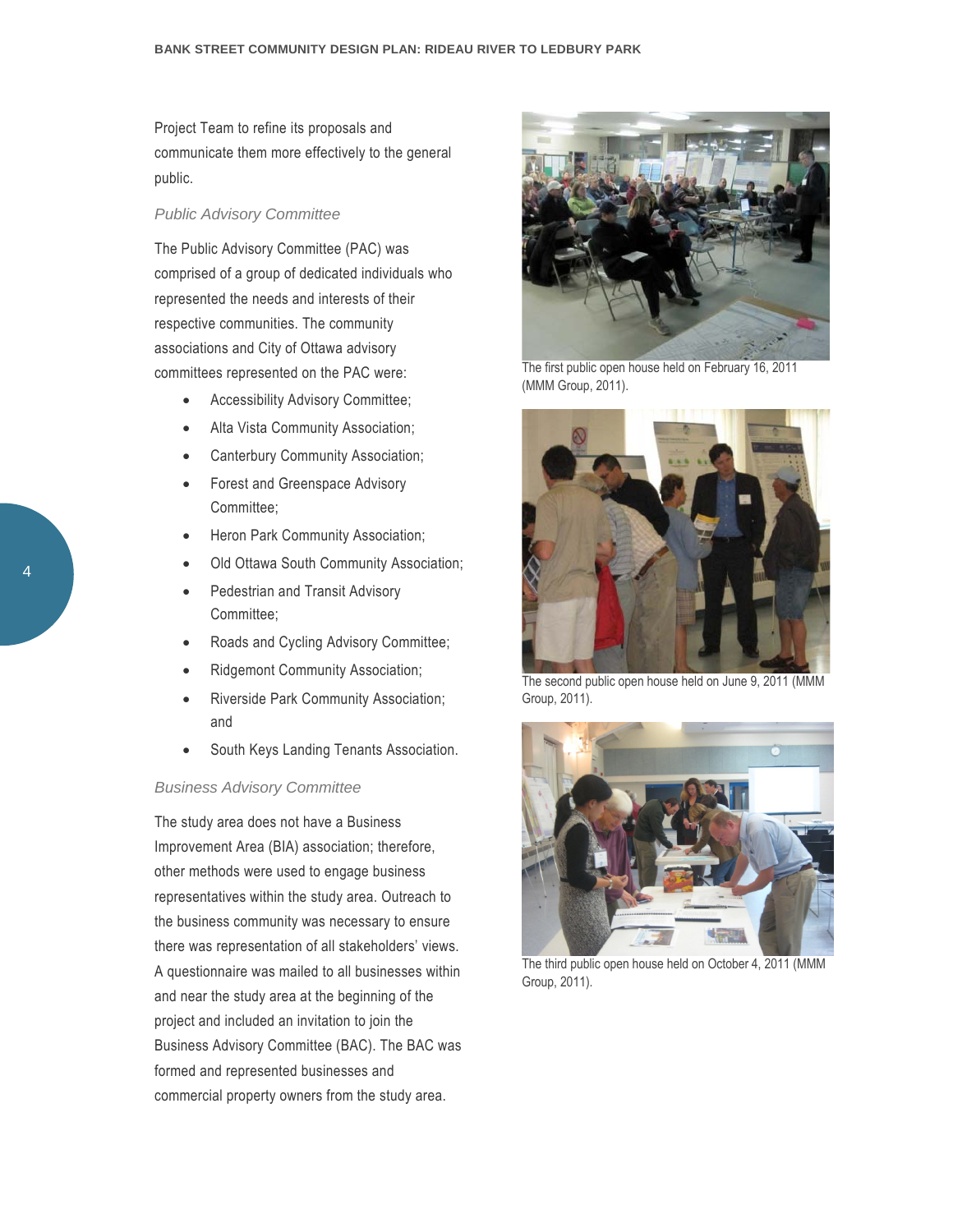### *Technical Advisory Committee*

The Technical Advisory Committee (TAC) was a group of representatives from a comprehensive range of City departments who have a role or responsibility in the study area. The TAC also included the Rideau Valley Conservation Authority, the National Capital Commission, and Hydro Ottawa as they were also study area stakeholders. The TAC provided technical advice on issues such as traffic, transit, servicing, forestry, planning and other social/community policies. In addition to the group meetings, members also had individual meetings or provided input on specific issues when needed.

# **1.4**  HOW TO USE THIS CDP

The Bank Street CDP is a Council approved plan and the guiding reference document for shaping the development of the study area over the next 20 years and beyond.

 implemented in this area. This ensures that the businesses, and community associations to ensure process. It will be used by various City departments and supported by the Ward Councillors when studies, public capital projects, and private development applications are planned, approved, and CDP vision and design principles are met, and that new initiatives and projects within the study area correspond to the recommendations of the CDP. The document will also be used by residents, that the CDP area is developing in the manner that was agreed-upon during the public consultation

As a Council approved plan, there will be greater opportunity to implement special projects in the area, including a public arts program, acquisition of Improvement Plan (CIP) grants. land for municipal parking, pathway connections and parks, developing an identity for the area with branding and streetscaping, and development incentives through zoning and Community

The Bank Street Secondary Plan (from Rideau River to Ledbury Park) supports the CDP. The Secondary Plan is a guide to the long term design and development of the CDP planning area and provides concise direction on land use, built form, design, parking, and circulation. As a result of the CDP, the Comprehensive Zoning By-law is being amended to reflect the recommendations of the CDP and the Official Plan. The zoning amendments will ensure consistency between the CDP, Secondary Plan, Official Plan and Comprehensive Zoning By-law.

 During the development of the CDP, the City of Ottawa Urban Design Guidelines for Development along Arterial Mainstreets, High-Rise Housing, and Transit-Oriented Development were consulted. The CDP is consistent with these policies. As development applications are reviewed, the CDP should be read together with these other policy documents. Where there is a discrepancy between any of the Guidelines and the CDP, the CDP design policy will take precedence given its understanding with the local subject matter.

Much thought and consideration were taken to develop the CDP recommendations. A multi disciplinary approach was used to ensure that all potential impacts were contemplated and that the recommendations are sustainable and provide the best overall outcome for all study area users and visitors.